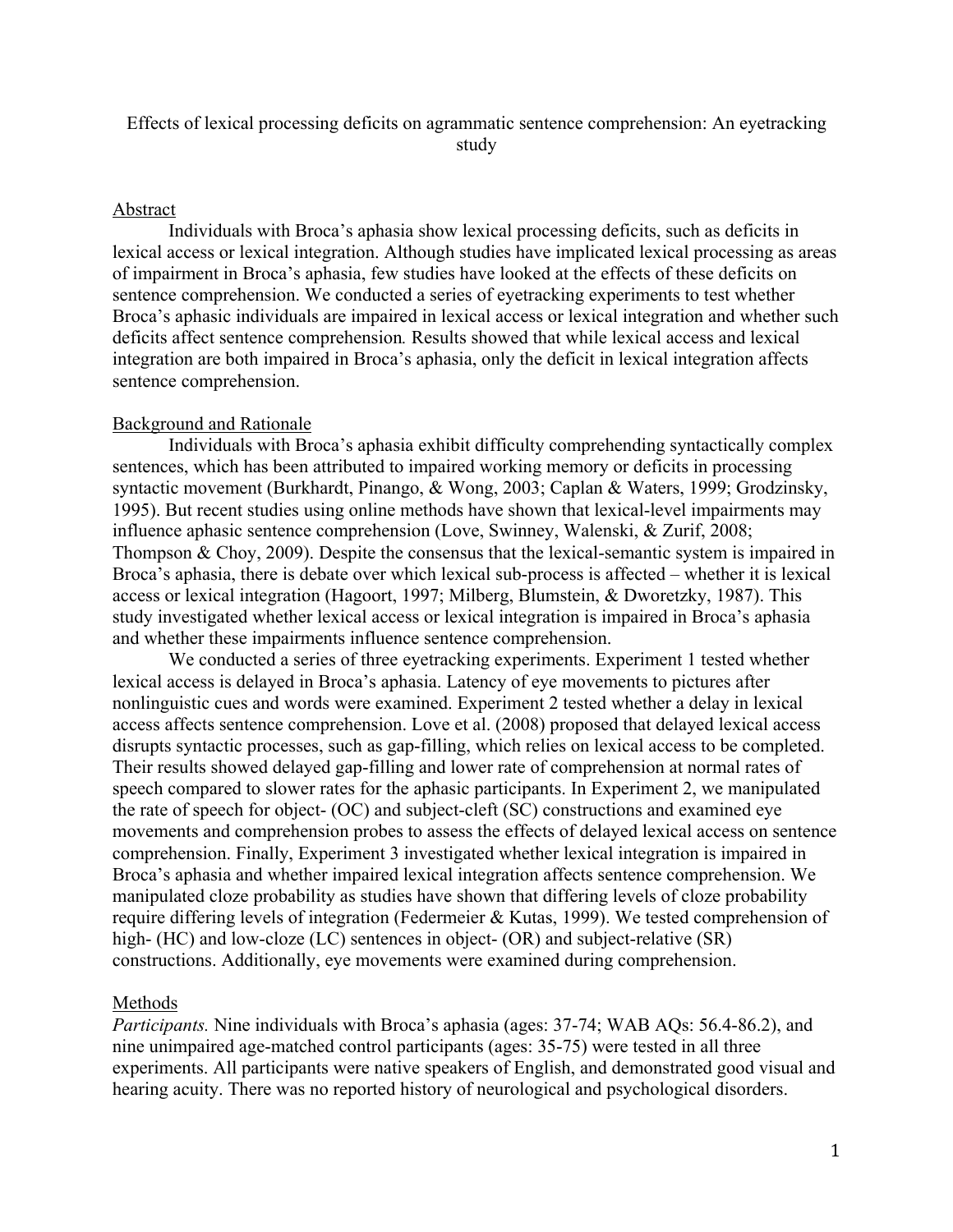*Procedures.* Eye movements were recorded while participants looked at a computer screen with four objects during presentation of words or stories. Stories contained 3 sentences – an introductory sentence, a critical sentence (i.e., OC, SC, OR, SR) and a comprehension probe. Latency of eye movements, proportion of fixations and accuracy on probes were analyzed.

# Results

*Experiment 1.* No difference in eye movement latency was found between the two groups for the non-linguistic condition (Mann-Whitney  $Z = .493$ ,  $p = .622$ ). However, latencies were significantly slower for the aphasic group in the lexical conditions (isolation:  $Z = -2.676$ ,  $p = .007$ , sentence:  $Z = -1.676$  $3.477$  p=.001).

*Experiment 2.* Aphasic individuals showed lower accuracy on all conditions compared to agematched controls (Slow: Z=-3.352, p=.001; Normal: Z=-3.684, p=.001; OC: Z=-3.514 p=.001; SC: Z=-3.823, p=.001). For both control and aphasic groups, a significant difference was found between sentence types (Control:  $Z = -2.52$ ,  $p = .012$ ; Aphasic:  $Z = -2.31$ ,  $p = .021$ ). On the other hand, no difference was found between the normal and slowed speech rates for either group (Control: Z=-1.542, p=.123; Aphasic: Z=.-.356, p=.722). Analysis of eye-movements showed that aphasic eye movements to nouns were delayed, showing looks to the subject (e.g., *the girl*) and object (e.g., *the boy*) later than controls. Eye movements in OC showed that both groups showed increased eye movements to the object (i.e., antecedent) after the gap in the 200ms postoffset region. The region was the same for slow and normal speech rates for both groups.

*Experiment 3.* Aphasic individuals showed lower accuracy on all conditions compared to controls (HC: Z=-3.526, p=.001; LC: Z=-3.514, p=.001; OR: Z=-3.143 p=.002; SR: Z=-3.698, p=.001). The control group showed no difference in accuracy between sentence types, nor between cloze conditions (Sentence:  $Z=1.69$ ,  $p=.09$ ; Cloze:  $Z=-1.192$ ,  $p=.233$ , Wilcoxon), whereas the aphasic group showed a difference between cloze conditions but not between sentence types (Sentence:  $Z=-1.40$ ,  $p=.161$ ; Cloze:  $Z=-2.666$ ,  $p=.008$ ). Analysis of eyemovements in OR showed increased eye movements to the object (i.e., antecedent) after the gap in the 400ms post-offset region both groups for both high and low cloze conditions. In the high cloze condition, aphasic eye movements resembled controls, showing an overall high level of looks to the object in the post-verbal regions, which was not observed in the low cloze condition.

## Discussion

The results suggest that lexical access and lexical integration are impaired in Broca's aphasia as indicated by delayed eye movements to lexical items and decreased eye movements to low cloze antecedents. However, aphasic comprehension was affected only by the difference in cloze probability and not the difference in rates of speech. These results suggest that while lexical access and lexical integration are both impaired in Broca's aphasia, only the deficit in lexical integration significantly affects sentence comprehension.

## References

Burkhardt, P., Pinango, M. M., & Wong, K. (2003). The role of the anterior left hemisphere in real-time sentence comprehension: evidence from split intransitivity. *Brain and Language, 86*(1), 9-22.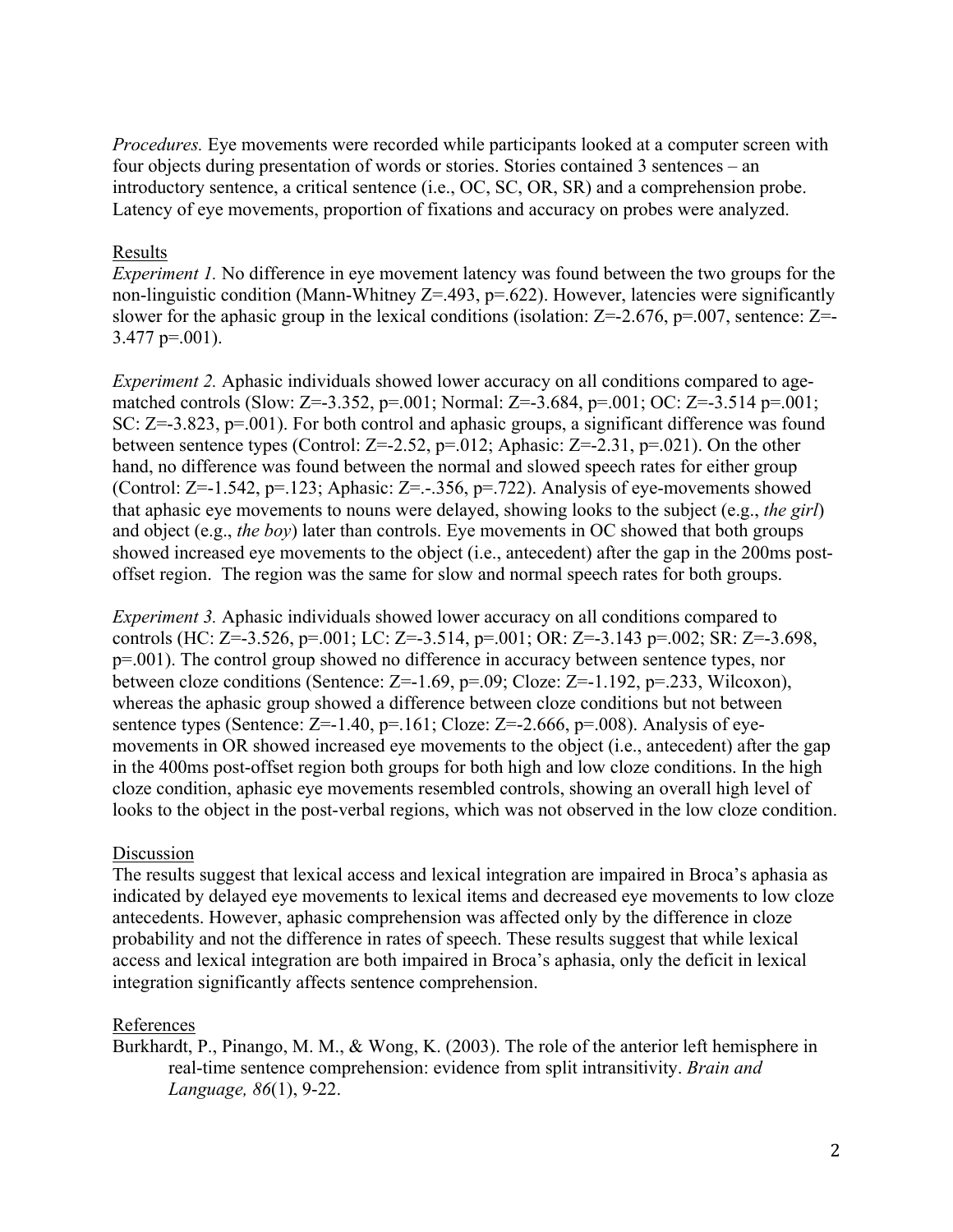- Caplan, D., & Waters, G. S. (1999). Verbal working memory and sentence comprehension. *Behavioral and Brain Sciences, 22*(1), 77-94; discussion 95-126.
- Caramazza, A., & Zurif, E. B. (1976). Dissociation of algorithmic and heuristic processes in language comprehension: evidence from aphasia. *Brain and Language, 3*(4), 572-582.
- Federmeier, K. D., & Kutas, M. (1999). A rose by any other name: Long-term memory structure and sentence processing. *Journal of Memory and Language, 41*, 469-495.
- Grodzinsky, Y. (1995). A restrictive theory of agrammatic comprehension. *Brain and Language, 50*, 27-51.
- Hagoort, P. (1997). Semantic Priming in Broca's Aphasics at a Short SOA: No Support for an Automatic Access Deficit,. *Brain and Language, 56*(2), 287-300.
- Love, T., Swinney, D., Walenski, M., & Zurif, E. (2008). How left inferior frontal cortex participates in syntactic processing: Evidence from aphasia. *Brain Lang, 107*(3), 203-219.
- Milberg, W., Blumstein, S. E., & Dworetzky, B. (1987). Processing of lexical ambiguities in aphasia. *Brain Lang, 31*(1), 138-150.
- Thompson, C. K., & Choy, J. J. (2009). Pronominal resolution and gap filling in agrammatic aphasia: Evidence from eye movements. *Journal of Psycholinguistic Research*.
- Thompson, C. K., Tait, M. E., Ballard, K. J., & Fix, S. C. (1999). Agrammatic aphasic subjects' comprehension of subject and object extracted wh questions. *Brain and Language, 67*, 169-187.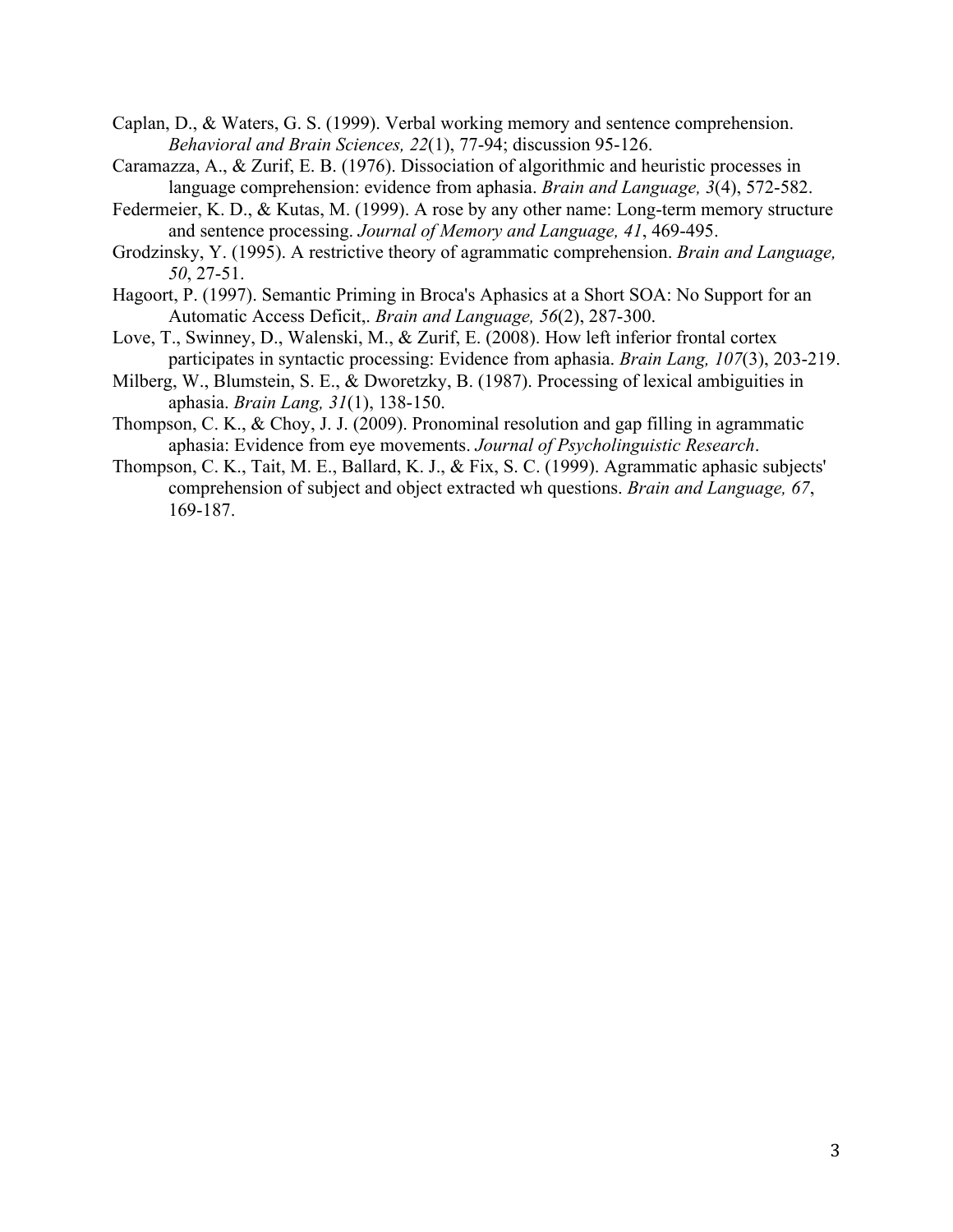

Figure 1. Latency of eye movements in Experiment 1.

Figure 2. Accuracy on comprehension probes in Experiment 2

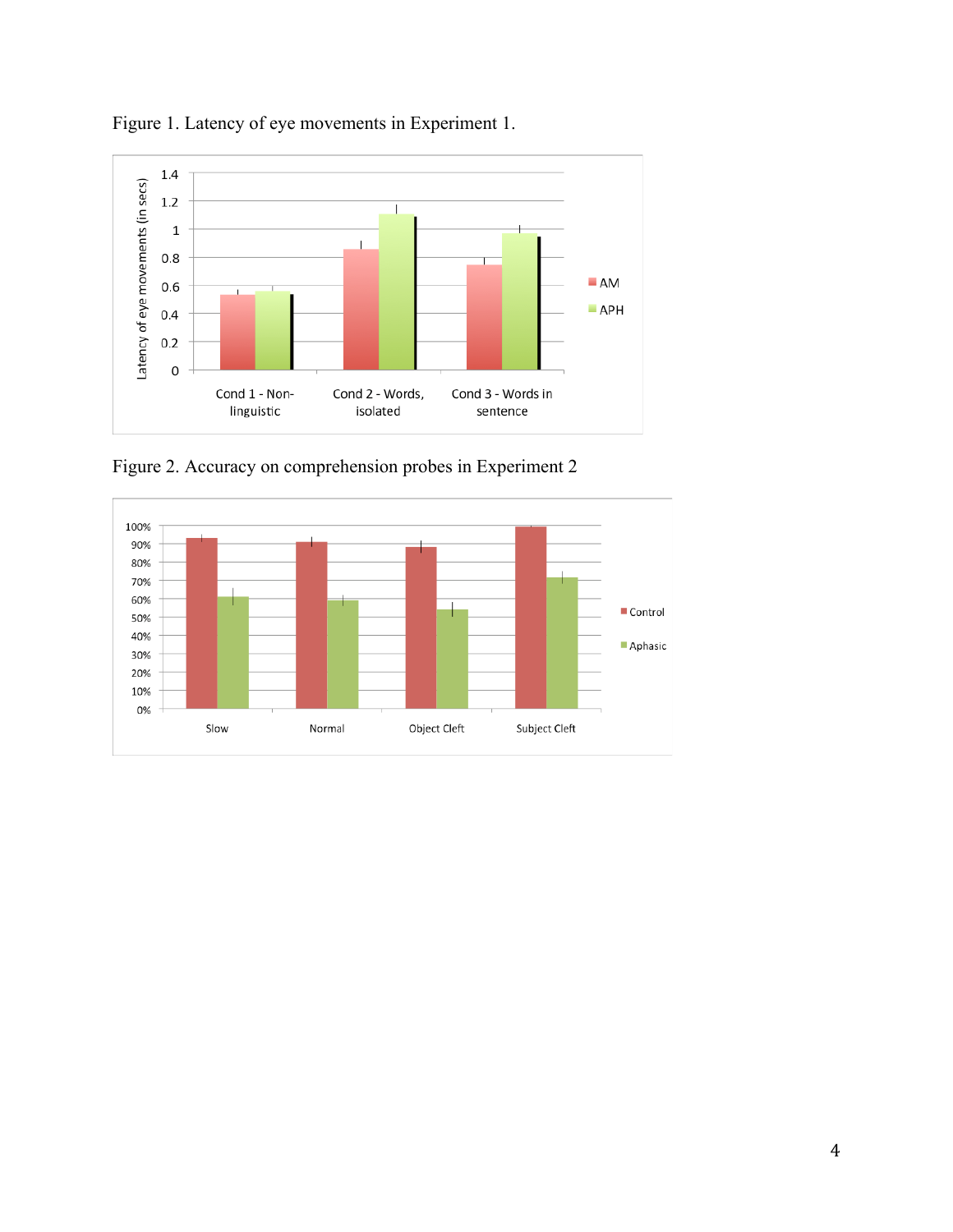

Figure 3. Proportion of fixations to the subject (Subj), object (Obj), location (Loc) and filler in sentence regions and post offset regions while listening to object cleft constructions in Experiment 2.

Figure 4. Accuracy on comprehension probes in Experiment 3